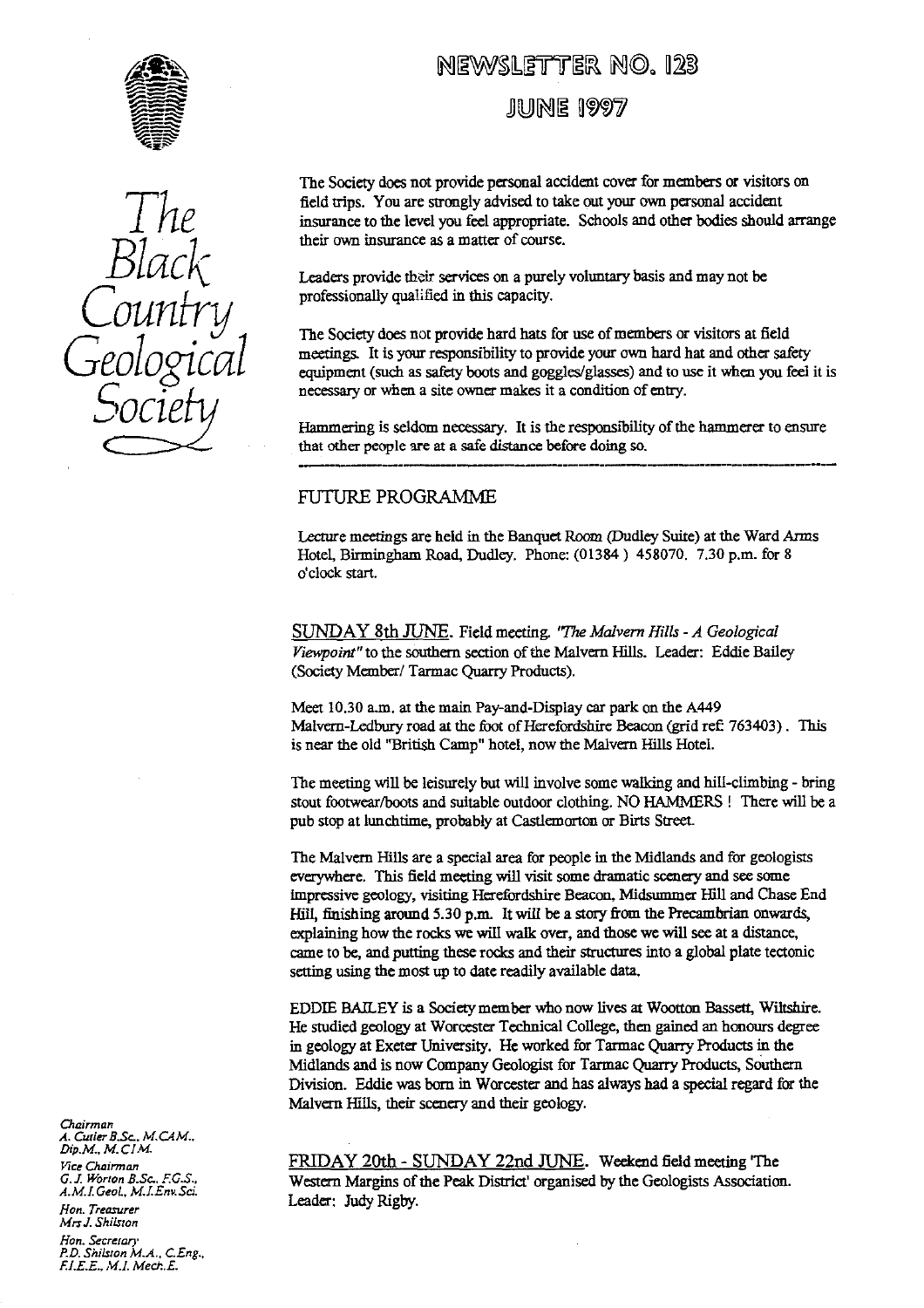The meeting will be based at Buxton, Derbyshire, starting on Friday evening and finishing on Sunday afternoon. On Saturday the party will study the Carboniferous Limestone areas of the 'White Peak' around Castleton, and on Sunday the River Manifold area and Brown End Quar**ry** at Waterhouses.

As the BCGS is affiliated to the Geologists Association there is no leader's fee or tuition charge but members must provide their own transport and arrange their own accommodation. The meeting will be based at the Buckingham Hotel (half-board £45 per night) and the Leader can also provide some B&B addresses. Members intending to join the meeting should inform the Leader (Judy Rigby). Her phone number is (0115) 926 7699.

MONDAY 23rd NNE. Evening field meeting (5.30 p.m. - 830 p.m.) to Snailbeach Historic Site and Old Mine looking at the surface features with an underground visit to the mine. Snailbeach (grid ref: 372022) is about 16km (10 miles) southwest of Shrewsbury. Leader: Peter Sheldrake (Shropshire County Council, Environmental Dept.)

Meet 5.30 p.m. at the Village Hall car park at Snailbeach. To get there from the Shrewsbury by-pass, turn off the by-pass on to the A488 signed to Bishops Castle, then after 8 miles turn left at Plox Green and continue to Snailbeach. The village hall car park is on the right just after entering the village.

The visit will comprise a one and a half hour tour around the surface features and a one and a half hour underground trip. Those who wish to go UNDERGROUND will need wellingtons, hard hat, a powerful torch and clothes that DO NOT MATTER. The adit is about 5ft high therefore no crawling is necessary. We will go into a large stope with plenty of headroom and up a fairly steep scree slope. —

Mining at Snailbeach dates back to Roman times and lasted until the 1950s. The mine produced principally galena (lead sulphide) and some sphalerite (zinc sulphide) and barytes (barium sulphate) and there was smelting activity on the site. The mine site has been restored from a derelict state to provide a fascinating histo**ri**c display. The visible surface features include a spoil heap of ore and rock, a chimney with a brick flue some hundreds of metres long running from the smelting plant, mine adits, and a range of buildings for the mining activity, including the locomotive shed for the mineral railway which ran to join the main line at Pontesbury.

PETER SHELDRAKE has been closely involved with the restoration of the mine and the surface features by Shropshire County Council. He will conduct the tour, both above and below ground.

HARD HATS are required for this field meeting - MEMBERS MUST PROVIDE THEIR OWN.

SUNDAY 6th JULY. Afternoon field meeting to the Ironbridge area (meeting at 2.00 p.m.). Leader: Adrian Collings (Ove Arup/Society member).

Meet at 2.00 p.m. at the White Horse pub, Church Road, Ironbridge (grid ref: 672040). This is about half a mile north of the historic iron bridge.

The meeting will look at some of the old mining sites described in last October's lecture "Underground limestone mining in Shropshire". There was mining in the area for coal, fireday, ironstone and limestone, sometimes even from a single shaft as it penetrated through the Coal Measures to the underlying limestone. This mining activity lasted for several centuries and today there are outcrops and remains of workings which indicate where all this took place.

The first part of the afternoon will visit the steeply dipping Wenlock Limestone at Lincoln Hill, with its long histo**ry** of mining and quarrying. As a result of faulting the limestone was mined near the surface on one side of the fault and beneath 30 metres of Coal Measures on the other side.

The second part will look at the Coal Measure sequence at Ironbridge, visiting still visible mining features on the outcrops of the coal and ironstone horizons.

# SATURDAY IE<sup>th</sup>

**FRIDAY-12th SEPTEMBER to SUNDAY 14th SEPTEMBER.** Rock and Fossil Fair at Dudley Town Hall. Each day 10.00 a.m. to 5.00 p.m.

The fair will **be** held over three days and will have stands and displays on geological themes from public bodies, private companies and local and national societies, an 'Experts' stand to identify specimens, as well as commercial dealers selling mineral specimens, fossils and fossil replicas, maps, books etc.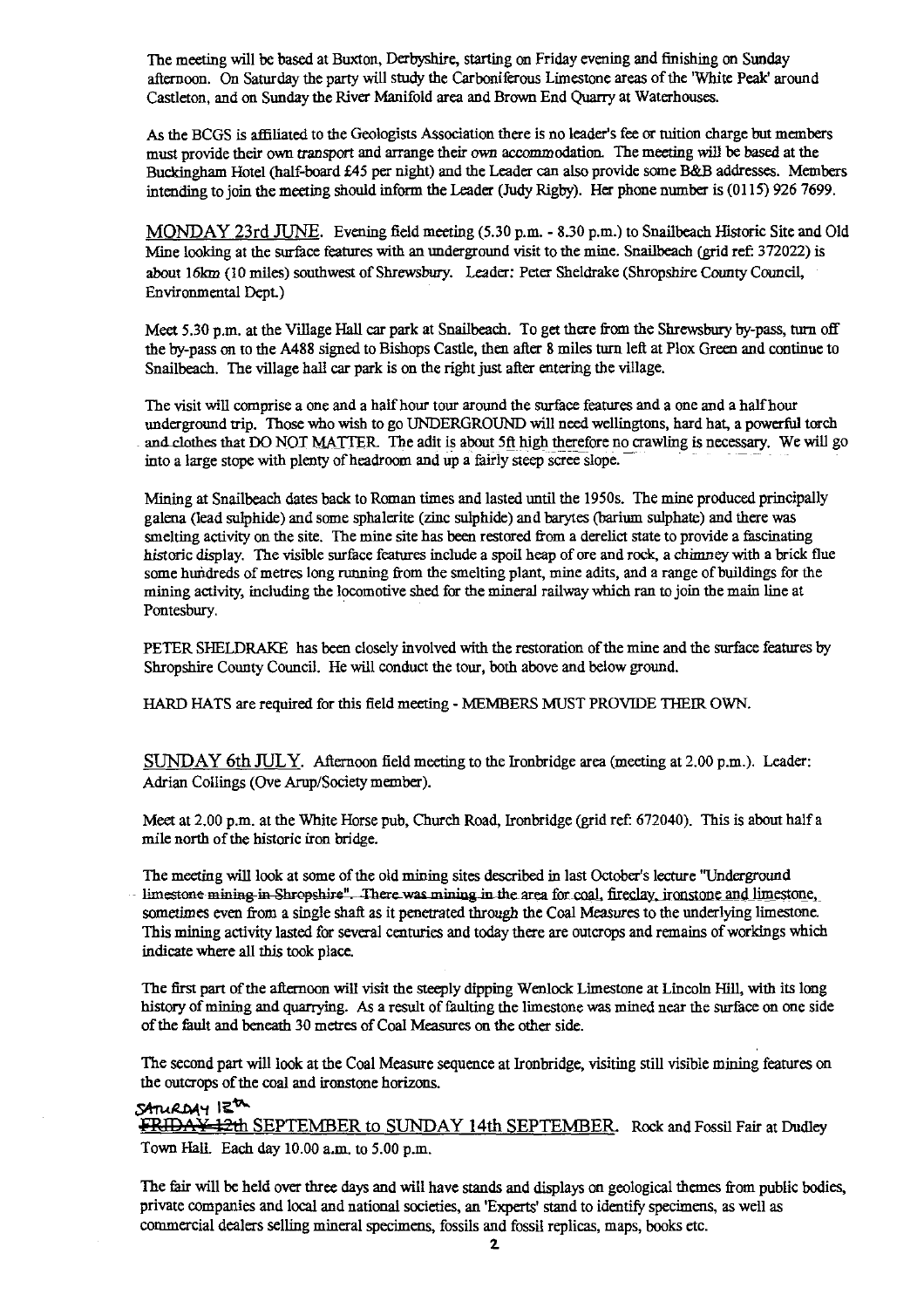The BCGS has again been asked to provide helpers to act as cashiers, stewards etc. - see the separate announcement CALL FOR VOLUNTEERS - with this newsletter. Anyone willing to help - or to donate specimens for sale on our stand - should contact Paul & Judith Shilston at 16 St. Nicolas Gardens, Kings Norton, Birmingham B38 8TW, phone 0121 459 3603.

SUNDAY 12th OCTOBER Field meeting to Aust Cliff (near the Severn Bridge) and Hock Cliff near Frampton-on-Severn. Leader: Andrew Mathieson (Bristol City Museum).

MONDAY 27th OCTOBER Lecture by Dominic McCormack (Shell Exploration, Aberdeen).

MONDAY 24th NOVEMBER. Lecture by Dr. R.J. Kennedy (Birmingham City Museum).

MONDAY 19th JANUARY 1988. Lecture on Greenland Geology by Dr. Paul Smith (Birmingham University).

MONDAY 23rd FEBRUARY Annual General Meeting followed by lecture'Laterites can be fun' by Dr. Des Bowden, Society member/Newman College, Birmingham.

### EDITORIAL

The Rock and Fossil Fair is coming round again. We missed it last year! This time it is to be organised over an extra day to encourage a greater schools' presence. Can we beat all previous efforts in our willingness to offer help? The tasks are anything but onerous, no geological expertise is required and it is great fun. DON'T MISS IT!

Where are you going on holiday? The Scottish Highlands and Islands? The Lake District? Dorset, Sussex or Kent? Iceland, Tenerife, Southern Cyprus, Mallorca, the Costa Blanca or even Jamaica are all described in the field guides published by the Geologists' Association and contain itineraries, maps and photographs. For further details contact the G.A.Office, 0171-4349298 or the Geological Society Publishing House, 01225-445046

### REPORTS

### Monday March 17th. Mineral Exploration in Europe by Dr. Colin Harris, Principal Geologist, Western Europe, RTZ Mining and Exploration Ltd.

Europe has a long history of mining for metals and minerals, copper was mined in Turkey 5-6000 *ye*ar*s* BC and more gold was produced during the Iron Age than in the last 500 years. Europe, as defined by Dr. Harris, covered an area of 19 million square Km from Greenland to Turkey and Iran. It has a population of 770m in over 50 countries. While European Countries are some of the largest users of metals such as iron, copper, zinc and aluminium, less than a third of the tonnage of the metals used is actually mined in Europe. Geologically there are strong incentives for mineral exploration in Europe, but problems varying from political restrictions, complexities of land ownership and the fact that much of the European base rock is overlain with a thick covering of glacial till have restricted exploration. There has also been a mental perception that little more was to be found in Europe.

In recent years, new geographic areas have opened up such as Eastern Europe and Sweden (which, before its entry into the European Union, restricted exploration by International Companies). This, with the availability of new technology, has encouraged renewed interest in mineral exploration in Europe, Dr. Harris predicted that a number of significant discoveries will be made in the next 20 years. RTZ is interested only in "world class" ore deposits, which are defined as having potential of \$200m sales/year.

The technology used by RTZ was illustrated with excellent slides. A wide variety of techniques were used including geophysics, geochemistry, remote sensing, geology and geography.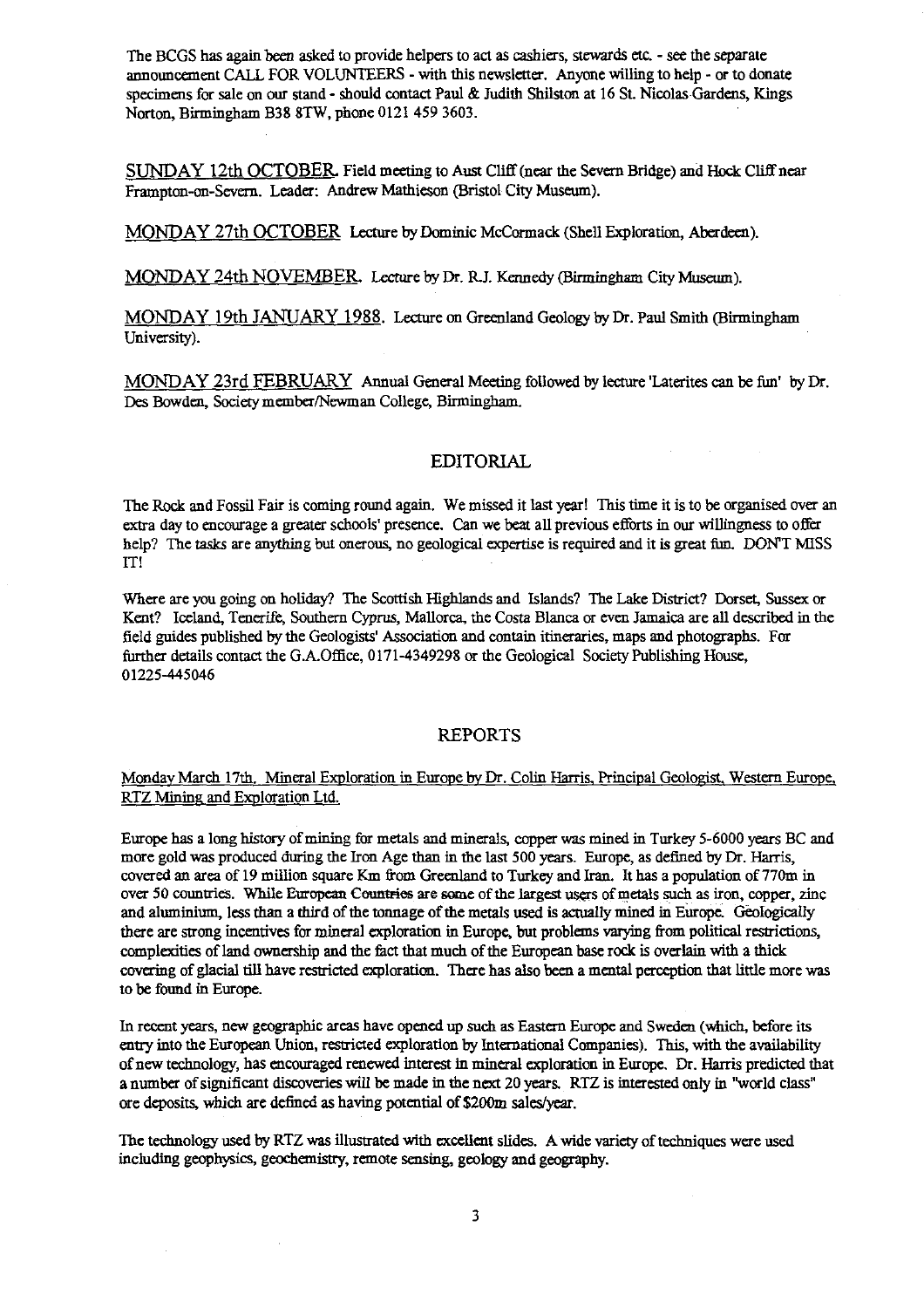Magnetic surveys allow bedrock to be mapped from the air. Gravity surveys can now be done using automatic devices lowered to the ground from helicopters with GPS to record position within 10-15cm. 200-300 readings per day can be obtained at a quarter of the cost of traditional methods. Electrical conductivity, seismic and radioactivity data is used.

Geochemistry is used with stream sediment samples, channel sampling and even (in the Arctic) sampling lateral moraines, where a glacier has provided a ready-made section through a mountain side.

Satellite imagery shows geological features. Geobotany can be used, Le the presence of *viscaria* plant in Sweden indicated the presence of copper.

All the data is collated using computers to provide a Digital Terrain Model which then allows the most promising drilling sites to be identified. In spite of all the technology, the ultimate test is drilling and examining core samples by traditional methods.

Among the illustrations that Dr. Harris showed was an example of a dark, circular formation in Greenl**an**d called a Minturn circle. When first seen from the air, these appeared like kimberlite outcrops and caused great excitement. They were not and no explanation has yet been found for the almost perfectly round features.

A technique used by mineral explorers is to examine an old mineral-rich area using new technology. This has paid off for RTZ, the Neves Corva in southern Iberia was originally mined by the Romans and a massive pyrite belt, one of the largest in the world, has been exploited there for many years. Recent gravity surveys by RTZ -identified an anomaly in the greater pyrite belt near Sevilla, covered by 130m of Tertiary deposits. 200 holes were drilled and a large prima**ry** and secondary copper zone was discovered with Cu concentration as high as 8%. Pb, Zn and gold are also present. A decision how to mine it has not yet been made. This may be the first of a number of such "world class" deposits to be found in Europe.

RTZ is not exploring in Great Britain. There are too many different landowners, the Queen owns rights over precious metals and environmental issues are too restrictive.

John R Brown

# Monday 7th April Evolution and Extinction of Trilobites by Dr. Bob Owens (National Museum of Wales

Dr Owens began by stressing the distribution of the Dudley bug' in museums world wide. Trilobites are characterised by their jointed bodies, calcified eyes, their exoskeleton, head suture, and doublure on the underparts. The facets on the pleurae allow them to roll up to protect the soft tissues. They moult to allow for growth. The compound eye has m**an**y individual lenses to give all round visibility. Each lens has its c axis normal to the surface. The lenses may **be** contiguous or may be separated by cuticle. Many trilobites would have had a good field of view, being able to see above, below and behind them. These would be active animals.

From deposits of the Burgess shales excellently preserved specimens allow the limbs to be studied. Each segment has a pair of feathery gills and a pair of walking legs with spines. There is no differentiation of limbs. *They* developed from la**rv**ae and the growth sequences are known for a large number of trilobites now. The thoracic segments develop from the back of the tail shield.

Trilobites show much diversity of form. Paradoxides was two feet long. Spines afforded protection from large cephalopods, arthropods or even other trilobites and some might **be** used **as** skis on soft surfaces. Evolution smoothed out features: some have tail shields as smooth as pebbles. Trilobites with large eyes tend to be pelagic and are independent of facies. Shallow marine specimens have well developed **eyes** while for some, evolution meant loss of eyes. The trinucleids pitted fringe remains a mystery.

Classification is a problem. One attempt at classification uses the characteristics of the hyperstoma: attached, detached or secondarily attached. Other studies consider the onset of mature characteristics as some species become mature at immature stages of other species.

The earliest trilobites are Cambrian and their history begins with several discrete groups, different in different parts of the world. The shores of Iapetus can be determined from trilobite distributions as N.W. Scotland and the Welsh borders had very different populations. Not **all** trilobites had calcified exoskeletons up till the end of the Ordovician. At the end of the Cambrian many trilobites disappeared and rapid diversification followed, probably as widespread flooding provided new ecological niches. Many disappeared at the end of the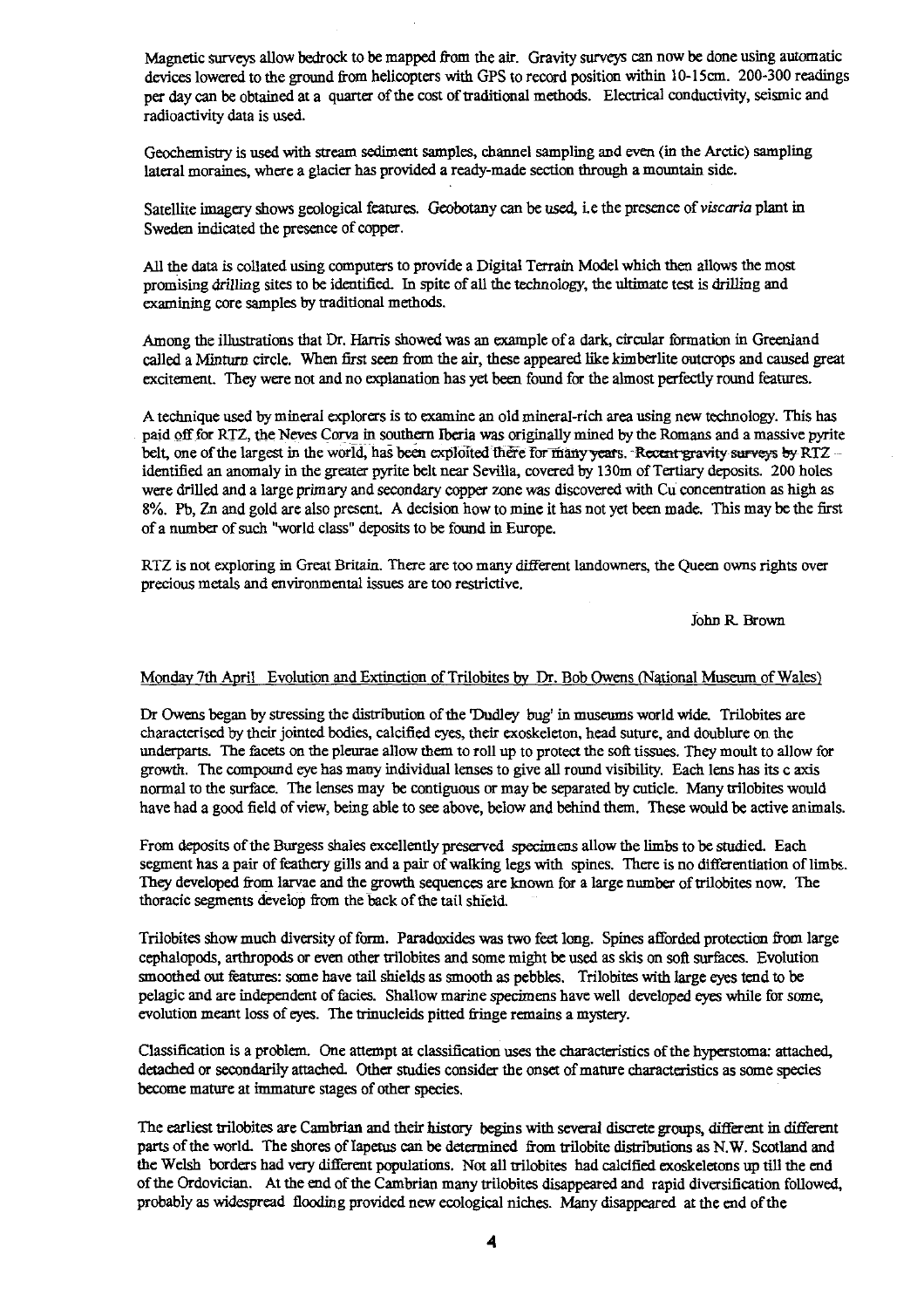Ordovician. (There was an Ice age in Saharan Africa and the glacial effect could have destroyed the phytoplanktonic larvae while benthonic larvae might survive.) The Silurian shallow seas provided a large range of ecological niches and *50* species have been found at Dudley. A crisis occurred in the Upper Devonian while the last great radiation occurred in the Late Carboniferous. The last trilobite specimen comes from Late Permian rocks. The last reefs disappeared as marine recession led to the loss of ecological environments.

Thus a 250 million year record gives great variety and throws up many problems. An animated question session followed a very lively lecture.

K. M. Ashcroft

### CONSERVATION COLUMN

As I write we are in the throws of the glorious British spring. Conservation activities are emerging from the dormant rocks like bulbs from the soil, in a manner befitting the season. Green shoots are showing which will blossom into a good geological harvest later in the year.

#### Fieldwork

On the canalside in autumn we can expect to see a good crop of geologists gently clearing away previous season's growth from the Brewin's Bridge canal section at Netherton. Negotiations are proceeding with the Dudley Canal Trust and British Waterways Board to sort out the practicalities of another working party like the one that so successfully restored the Silurian/Carboniferous junction to its former glory a few years ago. Dates are likely to be set for a weekend in October for this particularly late flowering crop.

#### Rock and Fossil Fair

A particularly fine and decorative display of blooming geologists, both staple and exotic varieties, can be expected from 14th to 16th September in Dudley. A coalescence of colour and form celebrating the depth and fascination of the full lithoculture can be expected.

#### Wrens Nest

As you maybe aware there are 'friends' groups for both Dudley Castle and the Black Country Museum. I am particularly delighted to announce a community initiative from the Wrens Nest to set up a 'Friends of Wrens' Nest National Nature Reserve' which I believe is long overdue. We will be writing in support of this venture and will report in future newsletters. Wrens Nest has always provided a geological crop of the finest quality and diversity, and we will do our bit to encourage these new shoots.

#### Advice and Guidance

New life often emerges from disturbed soil. Such opportunities are always present in our urban setting and since the last Conservation column a couple of fine specimens have popped up. Tansey Green Quarry, Dudley (which you may recall was the site of the ashes and conifers from the flanks of the extinct Dudley volcano') is the subject of restoration to parkland. BCGS have *been* involved throughout in negotiations with those involved and we are now in receipt of the final plans for comment. We have been able to get the best for the geological features of this site.

At Ketley Quarry SSSI Alan Cutler has done more stirling work. The *quarry* operator applied to Dudley MBC to extend his operations. The result of negotiations is that a more extensive rock face which better displays the junction between the Etruria Formation and the Halesowen Formation should be preserved for **posterity.**

#### Lapworth Museum

*It seems* that spring growth in this particular site has been restricted by limited availability of nutrients (funds and time). Paul Smith, the curator, has asked if anyone in the BCGS would be able to help. If you are interested could you please contact Paul at the School of Earth Sciences at the University to find out the kind of things that need to be done.

#### Artwork

Talent, like spring, is" bursting out *all over"* Many thanks to Barbara Budd for this edition's visual message concerning our common (and fragile) geological heritage.

Graham Worton